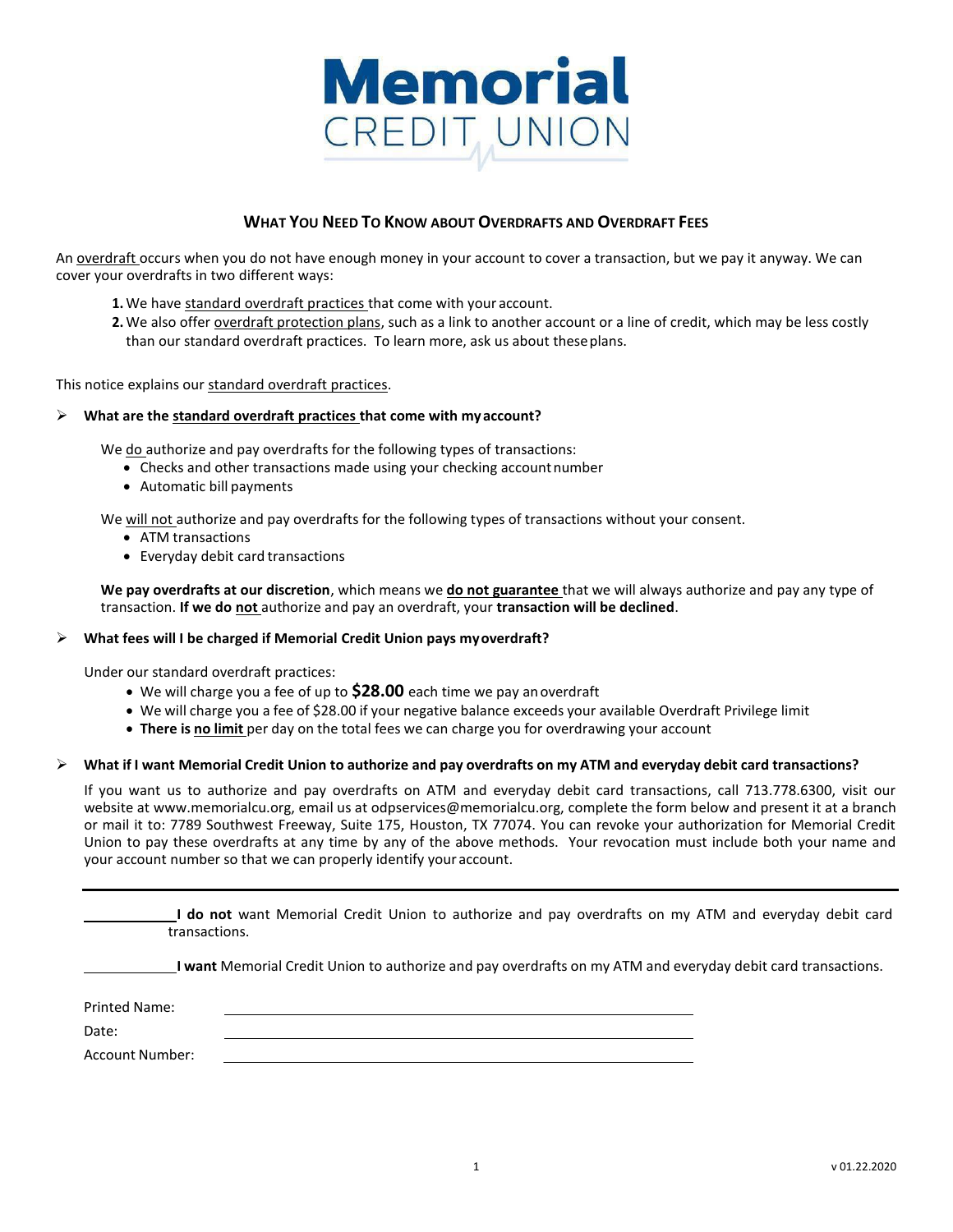## **What Else You Should Know**

- A link to another account or a line of credit may be a less expensive option than an overdraft. A single larger overdraft will result in just one fee, as opposed to multiple smaller overdrafts. Good account management is the best way to avoid overdrafts. Use our mobile banking, internet banking, and telephone banking services to keep track of your balance. For additional financial education resources, please visit [www.mymoney.gov.](http://www.mymoney.gov/)
- The \$28.00 Overdraft Fee that is charged if you overdraw your account is the same fee amount that is charged if an item is returned as unpaid. If multiple items overdraw your account on the same day, each item will be assessed an appropriate Overdraft Fee or a Return Item Fee of \$28.00. We will charge you a fee of \$28.00 if your negative balance exceeds your available Overdraft Privilege limit.
- All fees and charges will be included as part of the Overdraft Privilege limit amount. Your account may become overdrawn more than the Overdraft Privilege limit amount because of a fee.
- If an item is returned because the available balance in your account is not sufficient to cover the item and the item is presented for payment again, Memorial Credit Union will charge a Return Item Fee each time it returns the item because it exceeds the available balance in your account. If, on representment of the item, the available balance in your account is sufficient to cover the item Memorial Credit Union may pay the item, and, if payment causes an overdraft, charge an Overdraft Fee.
- For consumer accounts, there is no limit on the total Overdraft Fees per day we will charge.
- This describes the posting order for purposes of determining overdrafts. Our general policy is to post items throughout the day as they are received and to post credits before debits. ATM, ACH and debit card transactions are posted in the order they are received; however, because of the many ways we allow you to access your account, the posting order of individual items may differ from these general policies. Holds on funds (described herein) and the order in which transactions are posted may impact the total amount of Overdraft Fees or Return Item Fees assessed.
- Although under payment system rules, Memorial Credit Union may be obligated to pay some unauthorized debit card transactions, Memorial Credit Union will not authorize debit card or ATM transactions unless your account's available balance (including Overdraft Coverage Options) is sufficient to cover the transactions and any fee(s).
- Giving us your consent to pay everyday debit card and ATM overdrafts on your consumer account (Extended Coverage) may result in you incurring Overdraft Fees for transactions that we would otherwise be required to pay without assessing a Overdraft Fee. However, this would allow us to authorize transactions up to the amount of your Overdraft Privilege limit and may also help you avoid overdrafts in excess of your available balance that could result in suspension of your debit card and assessment of a fee. If you consent to Extended Coverage on your consumer account, it will remain on your account until it is otherwise withdrawn.
- Memorial Credit Union authorizes and pays transactions using the available balance in your account. Memorial Credit Union may place a hold on deposited funds in accordance with our Membership and Account Agreement and Funds Availability Policy Disclosure, which will reduce the amount in your available balance. The available balance for checks, ACH items, and recurring debit card transactions is comprised of the ledger balance, less any holds on deposited funds and any debit card holds, plus the amount of the Overdraft Privilege limit and any available Overdraft Protection. The available balance for ATM and everyday debit card transactions on accounts with Standard Coverage is the ledger balance, less any holds on deposited funds and any debit card holds, plus any available Overdraft Protection, but does NOT include the Overdraft Privilege Limit. For accounts with Extended Coverage, the Overdraft Privilege Limit is included in the available balance for authorizing ATM and everyday debit card transactions.
- Please be aware that the Overdraft Privilege amount is not included in your available balance provided through online banking, mobile banking or Memorial Credit Union's ATMs.
- Memorial Credit Union will place a hold on your account for any authorized debit card transaction until the transaction settles (usually within two business days) or as permitted by payment system rules. In some cases, the hold may exceed the amount of the transaction. When the hold ends, the funds will be added to the available balance in your account. If your account is overdrawn after the held funds are added to the available balance and the transaction is posted to the available balance, a Overdraft Fee may be assessed.
- Except as described herein, Memorial Credit Union will not pay items if the available balance in your account (including the Overdraft Privilege limit, if applicable) is not sufficient to cover the item(s) and the amount of any fee(s).
- Memorial Credit Union may suspend your debit card if we are unable to contact you due to an incorrect mailing address or phone number(s). You must contact us with your correct mailing address and/or phone number(s) to have your debit card reinstated.
- If your debit card is suspended, you will be unable to use your debit card(s) for purchases or to access your account(s) associated with the debit card(s) at the ATM while your debit card is suspended. If you use your debit card for recurring payments, e.g., utilities, you are responsible to make other arrangements for your recurring debit payment(s).
- New consumer checking accounts may receive a \$100 Introductory Overdraft Privilege limit at account opening that may be increased up to \$600 or up to \$750 for Members with Direct Deposit after 30 days in good standing.
- Overdraft Privilege is not a line of credit; it is a discretionary overdraft service that can be withdrawn at any time without prior notice.
- Overdraft Privilege may be reduced if you default on any loan or other obligation to us, your account becomes subject to any legal or administrative order or levy, or if you fail to maintain your account in good standing by not bringing your account to a positive balance within 32 days for a minimum of one business day. You must bring your account balance positive for at least one business day to have the full Overdraft Privilege limit reinstated.
- Depositor and each Authorized Signatory will continue to be liable, jointly and severally, for all overdraft and fee amounts, as described in the Membership and Account Agreement. The total (negative) balance, including all fees and charges, is due and payable upon demand.